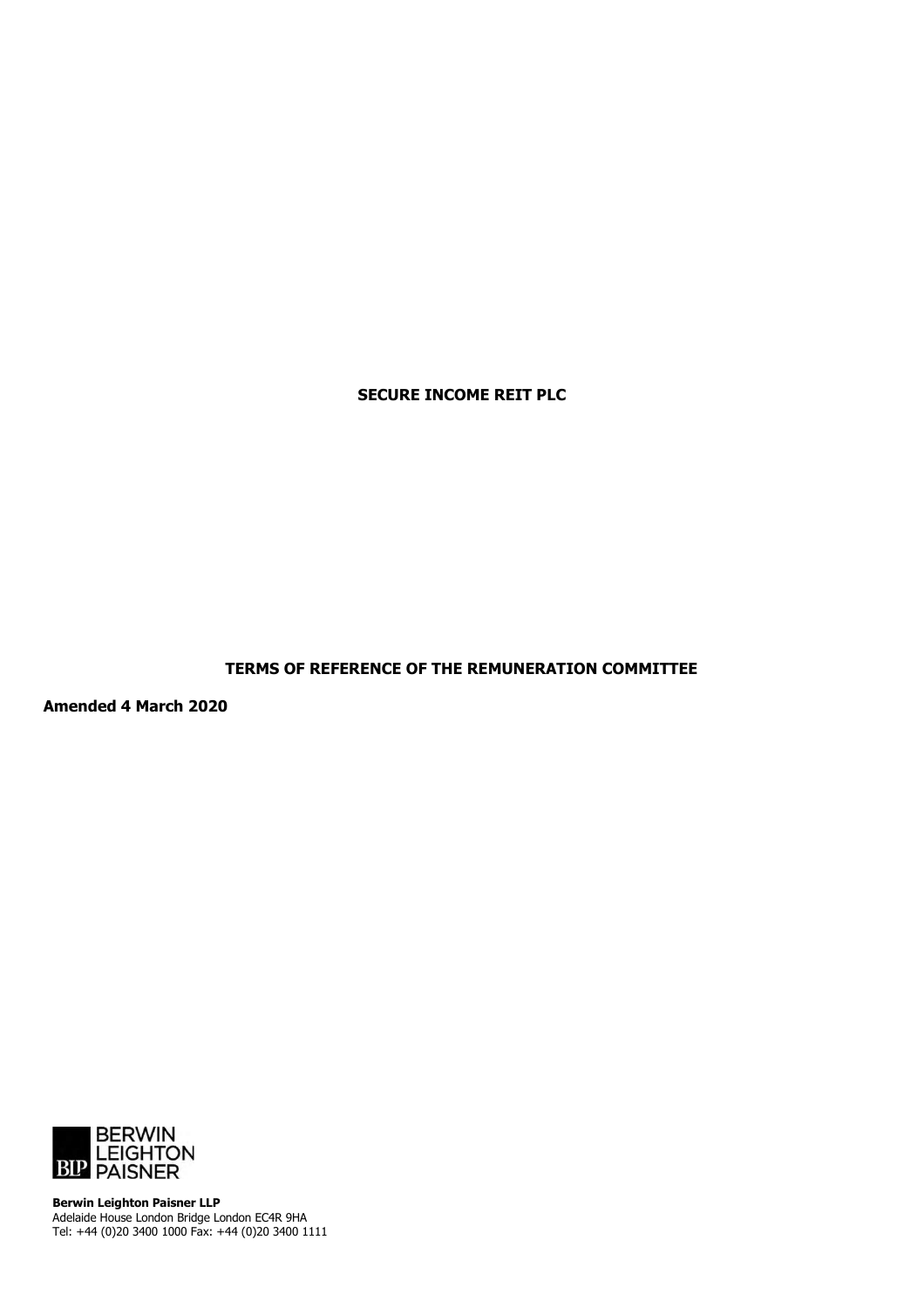# **1 MEMBERSHIP**

- 1.1 The board of directors of the company (the "**Board**") has resolved to establish a committee of the Board to be known as the Remuneration Committee.
- 1.2 Membership of the Remuneration Committee shall consist of at least three members, all of whom shall be independent non-executive directors. The chairman of the Board may also serve on the committee as an additional member if he or she was considered independent on appointment as chairman. Members of the committee shall be appointed by the Board, on the recommendation of the nomination committee and in consultation with the chairman of the remuneration committee.
- 1.3 Only members of the Remuneration Committee have the right to attend committee meetings. However, other individuals such as the chief executive, the head of human resources and external advisers may be invited to attend for all or part of any meeting, as and when appropriate and necessary.
- 1.4 Appointments to the committee are made by the Board and shall be for a period of up to three years extendable by no more than two additional three-year periods, so long as members (other than the chairman of the Board, if he or she is a member of the committee) continue to be independent.
- 1.5 The board shall appoint the committee chairman who shall be an independent nonexecutive director. In the absence of the committee chairman and/or an appointed deputy, the remaining members present shall elect one of themselves to chair the meeting who would qualify under these terms of reference to be appointed to that position by the Board. The chairman of the Board shall not be chairman of the committee.

### **2 SECRETARY**

The company secretary's nominee shall act as the secretary of the committee and will ensure that the committee receives information and papers in a timely manner to enable full and proper consideration to be given to the issues.

# **3 QUORUM**

The quorum necessary for the transaction of business shall be two.

#### **4 MEETINGS**

The committee shall meet at least once a year and otherwise as required.

### **5 NOTICE OF MEETINGS**

- 5.1 Meetings of the committee shall be called by the secretary of the committee at the request of the committee chairman.
- 5.2 Unless otherwise agreed, notice of each meeting confirming the venue, time and date together with an agenda of items to be discussed, shall be forwarded to each member of the committee, any other person required to attend and all other nonexecutive directors, no later than three working days before the date of the meeting. Supporting papers shall be sent to committee members and to other attendees, as appropriate, at the same time.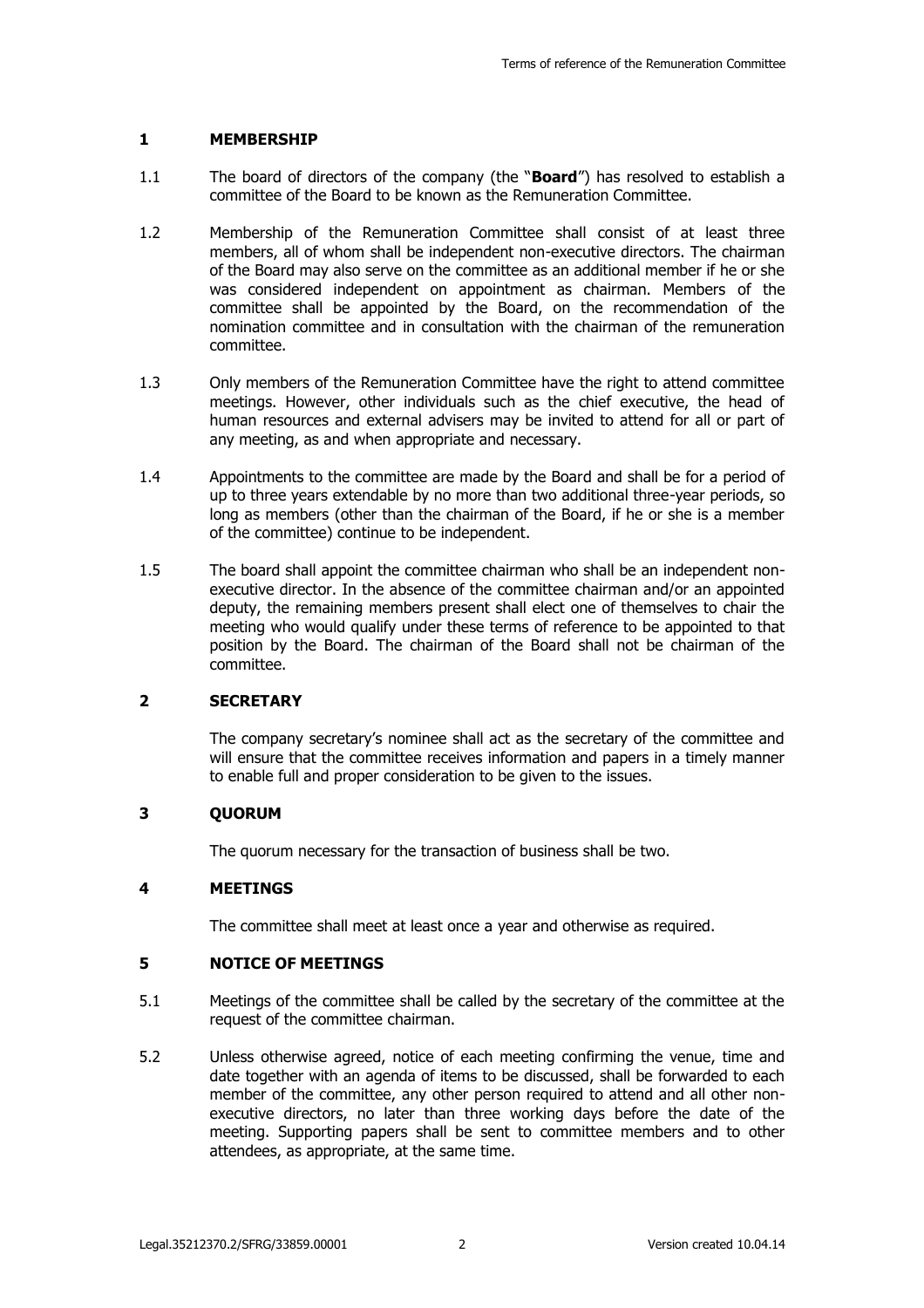### **6 MINUTES OF MEETINGS**

- 6.1 The secretary shall minute the proceedings and resolutions of all committee meetings, including the names of those present and in attendance.
- 6.2 Draft minutes of committee meetings shall be circulated promptly to all members of the committee. Once approved, minutes should be circulated to all other members of the Board unless in the opinion of the committee chairman it would be inappropriate to do so.

### **7 ANNUAL GENERAL MEETING**

The committee chairman should attend the annual general meeting to answer any shareholder questions on the committee's activities.

#### **8 DUTIES**

- 8.1 The committee should carry out the duties detailed below for the parent company, major subsidiary undertakings and the group as a whole, as appropriate.
- 8.2 The committee shall:
	- (a) determine and agree with the Board the framework or broad policy for any changes to the Investment Advisory Agreement;
	- (b) have responsibility for setting the remuneration policy for all executive directors and the company's chairman, including pension rights and any compensation payments. The board itself, or where required by the Articles of Association, the shareholders should determine the remuneration of the non-executive directors within the limits set in the Articles of Association. No director or senior manager shall be involved in any decisions as to their own remuneration;
	- (c) recommend and monitor the level and structure of remuneration for senior management;
	- (d) in determining such policy, take into account all factors which it deems necessary including relevant legal and regulatory requirements, the provisions and recommendations of the Code and associated guidance. The objective of such policy shall be to attract, retain and motivate executive management of the quality required to run the company successfully without paying more than is necessary, having regard to views of shareholders and other stakeholders. The remuneration policy should have regard to the risk appetite of the company and alignment to the company's long-term strategic goals. A significant proportion of remuneration should be structured so as to link rewards to corporate and individual performance and designed to promote the long-term success of the company;
	- (e) when setting remuneration policy for directors, review and have regard to pay and employment conditions across the company or group, especially when determining annual salary increases;
	- (f) review the on-going appropriateness and relevance of the remuneration policy;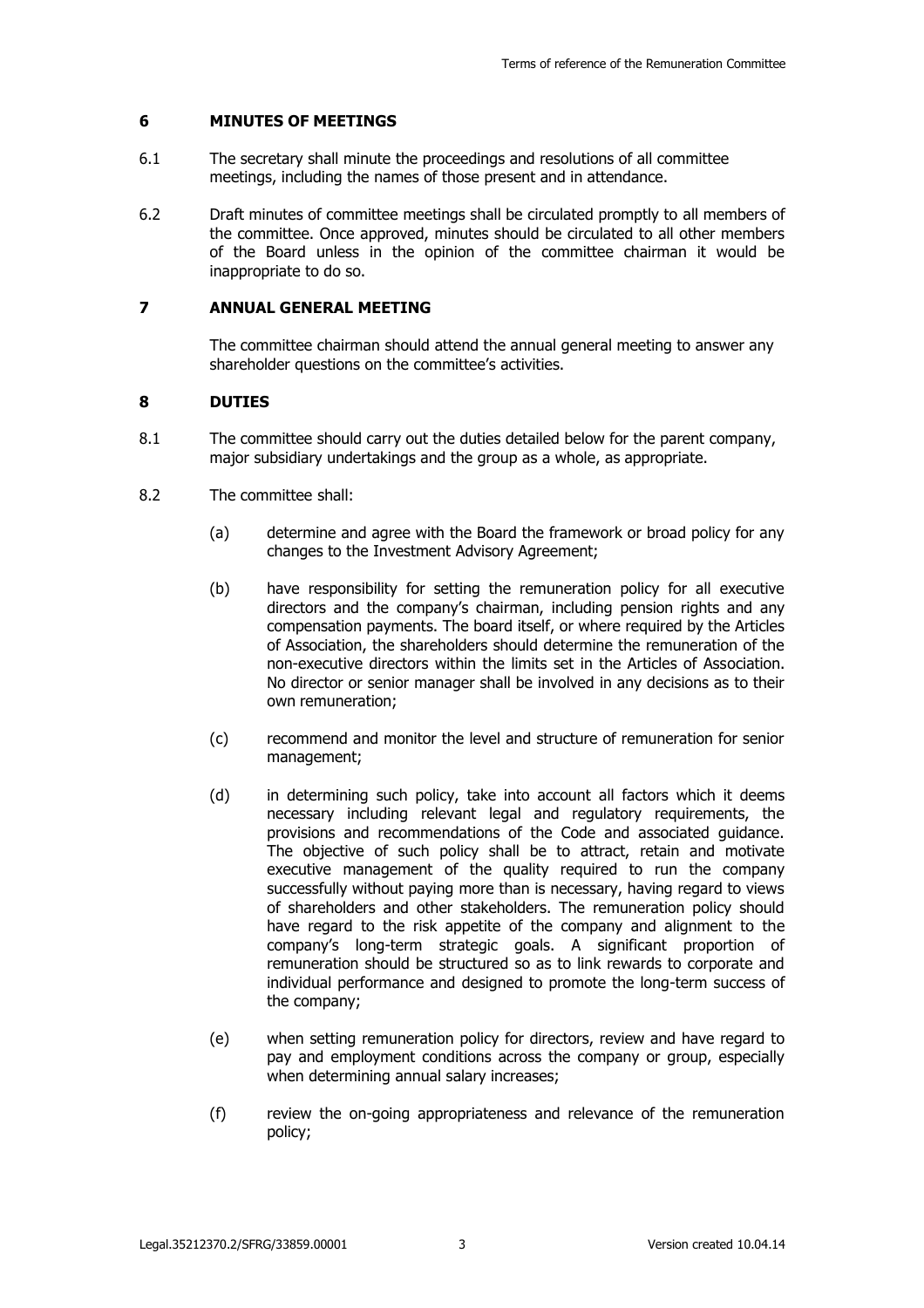- (g) obtain reliable, up-to-date information about remuneration in other companies of comparable scale and complexity. To help it fulfil its obligations, the committee shall have full authority to appoint remuneration consultants and to commission or purchase any reports, surveys or information which it deems necessary at the expense of the company but within any budgetary restraints imposed by the Board;
- (h) be exclusively responsible for establishing the selection criteria, selecting, appointing and setting the terms of reference for any remuneration consultants who advise the committee;
- (i) approve the design of, and determine targets for, any performance-related pay schemes operated by the company and approve the total annual payments made under such schemes (in accordance with the provisions in Schedule A of the Code);
- (j) review the design of all share incentive plans for approval by the Board and shareholders. For any such plans, determine each year whether awards will be made, and if so, the overall amount of such awards, the individual awards to executive directors, company secretary and other designated senior executives and the performance targets to be used;
- (k) ensure that contractual terms on termination, and any payments made, are fair to the individual, and the company, that failure is not rewarded and that the duty to mitigate loss is fully recognised;
- (l) oversee any major changes in employee benefits structures throughout the company or group;
- (m) agree the policy for authorising claims for expenses from the directors;
- (n) work and liaise as necessary with all other board committees and
- (o) through its Chairman, act as Workforce Liaison to engage with the staff of the Investment Adviser with a view to determining whether the culture of the workforce is aligned with that of the Company and appropriate to delivery of the Company's strategy, and to ensure that there is a line of communication from the workforce to the Independent Directors

### **9 REPORTING RESPONSIBILITIES**

- 9.1 The committee chairman shall report to the Board on its proceedings after each meeting on all matters within its duties and responsibilities.
- 9.2 The committee shall make whatever recommendations to the Board it deems appropriate on any area within its remit where action or improvement is needed.
- 9.3 The committee shall ensure that provisions regarding disclosure of information as set out in the Large and Medium-sized Companies and Groups (Accounts and Reports) Regulations 2008 and the Code, are fulfilled and produce a report of the company's remuneration policy and practices to be include in the company's annual report and ensure each year that it is put to shareholders for approval at the AGM. If the committee has appointed remuneration consultants, the annual report of the company's remuneration policy should identify such consultants and state whether they have any other connection with the company.
- 9.4 Through the chairman of the Board, ensure that the company maintains contact as required with its principal shareholders about remuneration.